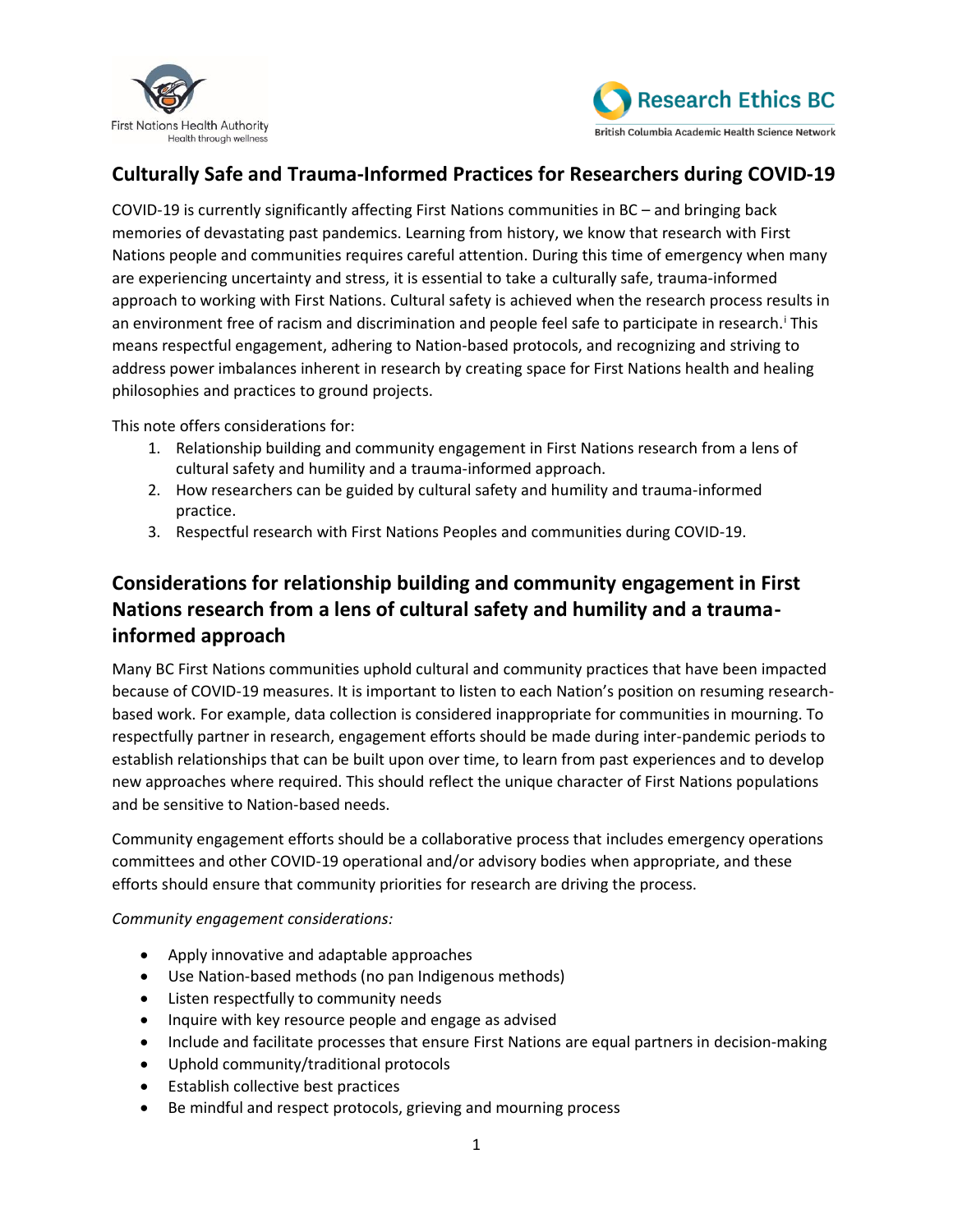



- Be flexible and patient
- Develop clear cultural safety standards for research team members to follow
- Communicate clearly at all times throughout the process

# **Considerations for how researchers can be guided by cultural safety and humility and trauma-informed practiceii,iii**

Taking the historical context into account, and knowing that the trauma continues today in First Nations communities, the following are some culturally safe, trauma-informed practices for researchers to use when engaging First Nations peoples and communities in research. In addition to upholding Nationbased protocols and decision-making processes, when approaching First Nations for participation in clinical trials or behavioural research studies, consider how to:

- **Help prepare the participant for what to expect.** Be honest. Ask the participant what is important to them in terms of proceeding, and ask how they would like to be supported if they feel emotionally triggered and who they would like present for that support.
- **Support self-regulation practices.** When people are stressed, they have a harder time managing emotions and staying regulated. Build in time for self-regulation practices like breathing, grounding exercises and movement. Maintaining your own calm behaviour will help create an atmosphere to support others' calmness.
- **Provide connection and support.** Provide the option of cultural or emotional support to assist with language barriers and moments where the community or community members are being triggered. If participants do not have close access to somebody they trust, you can access telephone or online support from the following organizations:
	- o Indian Residential School Survivors Society: 604-985-4465 or toll-free: 1-800-721-0066
	- o Tsow-Tun-Le-Lum: 1-250-268-2463 or toll-free: 1-888-590-3123
	- o KUU-US Indigenous Crisis Phone Line: 1-800-558-8717
	- o Hope for Wellness Indigenous Online Chat: www.hopeforwellness.ca
- **Explain the why** behind actions. Understanding why something (like a policy or practice) is happening can give people a sense of control and decrease a stress response. Be participantcentered and use culturally appropriate informed consent practices. Oral consent may be preferable to written consent. Use simple, accessible language at a level participants/partners can completely understand.
- **Compassionate and thoughtful communication**, including tone and body language, are very important. Avoid stigmatizing language that might be triggering (such as questions about substance use). Listen with your heart, not just your ears.
- **Let people know what to expect** to the greatest extent possible. In uncertain times, having any amount of certainty or predictability is helpful. We aren't suggesting that you provide answers that you don't have; however, sharing information when it's available will decrease stress.
- **Bring a traumatized person into the present moment**. If someone is having a flashback, offer them ways to return to the present moment so they can respond to their current situation instead of reacting to a past threat. If a person is distressed, you can help ground them in the present using these sensory grounding tips:

**SOUND**: Speak in a loud, audible voice with a calm, even tone. Your voice can help ground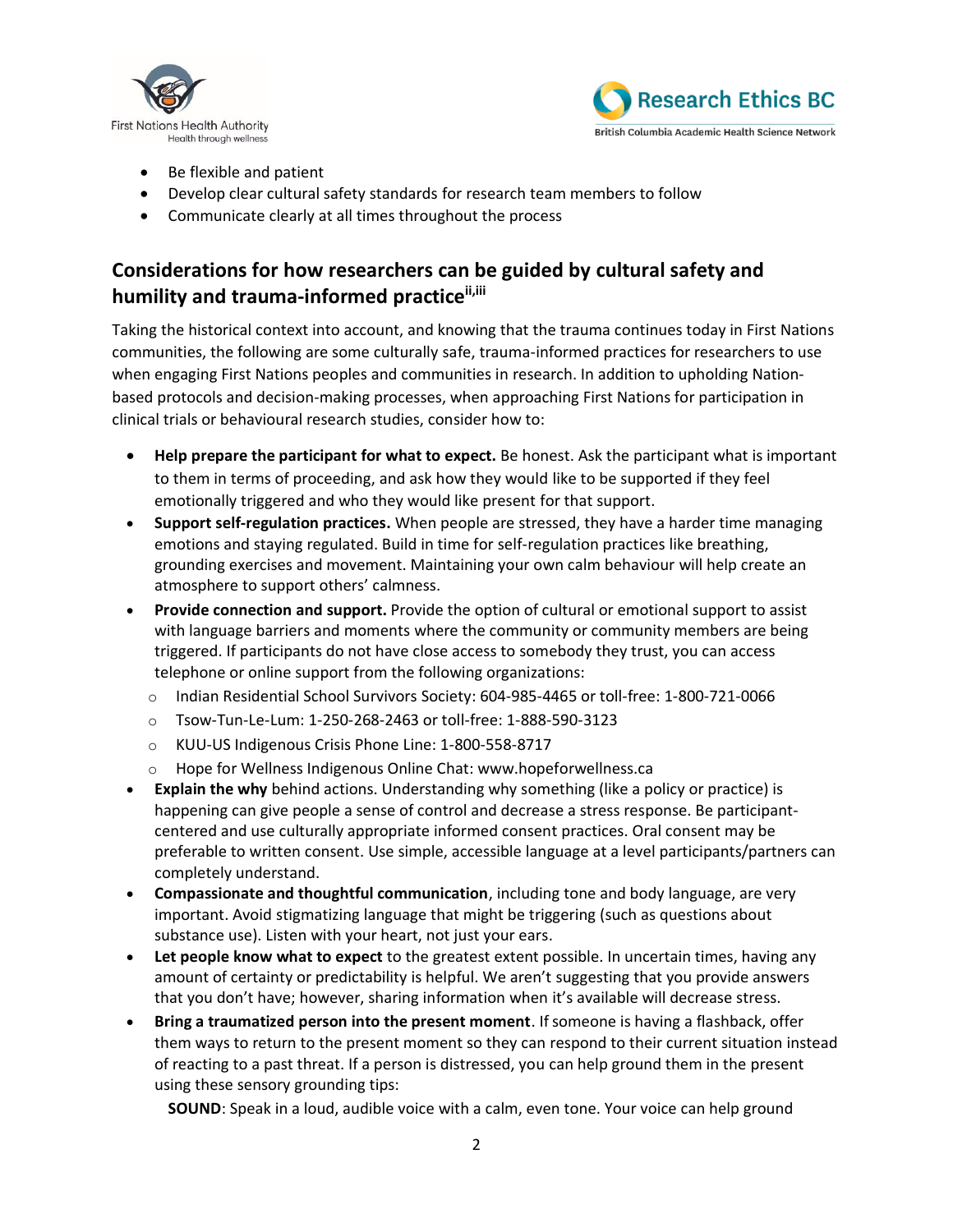



someone who is in another time during a flashback. Speak clearly, use simple language and be concise. Researchers or household members can provide this help. In fact, household members may be more effective in this role as a familiar person may seem safer and less threatening.

- Help them recognize the present situation and return to it by identifying who you are, who they are, what time/day, or place you are at, and what is happening. "My name is \_\_\_\_\_\_, your name is \_\_\_\_\_\_\_\_. We are here at [location]. It is [time]. I am/this is [researcher role]. I am here to help you with [purpose of your visit]."
- Other grounding questions can include asking, "what year is it?", "what is your name?", "what is your favourite colour?" or you can ask them to name five things they see around them or name four things they hear if it is a busy space.

**TOUCH**: If it is easily accessible, bring the person to stand on the earth in bare feet, if possible (and if it is safe to do so). Ask others in the home or centre whether there is something comforting that the individual can hold in their hands, such as a piece of moose hide, fur, beadwork, a smooth or textured stone or another keepsake from a family member that brings comfort.

**SMELL**: You could help ground someone by using the scent of cedar boughs or spruce needles, pressed to release the oils and scents from the needles. Family members may want to burn or boil smudging medicines such as sage, tobacco, sweet grass and other local smudging medicines that communities use.

• **Reframe behaviours.** It's important to remember that emotional regulation and impulse control are more difficult during times of stress. People respond in different ways during periods of fear and chaos. We needto give everyone grace and realize that challenging behaviours are a reflection of the stress we are under. We need to offer compassion, kindness, patience and understanding.

## **Considerations for respectful research with First Nations Peoples during COVID-19iv**

First Nations peoples may be experiencing a heightened sense of fear and panic during COVID-19 because of the devastating and long history of epidemics in communities. Knowing this context is an important first step before engaging with communities for research.

- **Historical context –** Historical factors greatly impact relationships with Western systems of health and research for valid, long-standing reasons that require well-designed, culturally safe and appropriate methods.
	- o **From first colonial contact**, First Nations communities were historically devastated by outbreaks of Spanish flu, small pox, influenza and tuberculosis epidemics that decimated First Nations populations. This immense loss of so many ancestors impacted languages, knowledge and history. The inability to mourn the death of community members in traditional cultural ways due to the pandemic and concern for disease spreading has had a devastating effect on the emotional, spiritual and mental well-being of First Nations peoples. Despite the many harms of ongoing colonialism, many communities have fought to maintain, uphold and regain traditional teachings.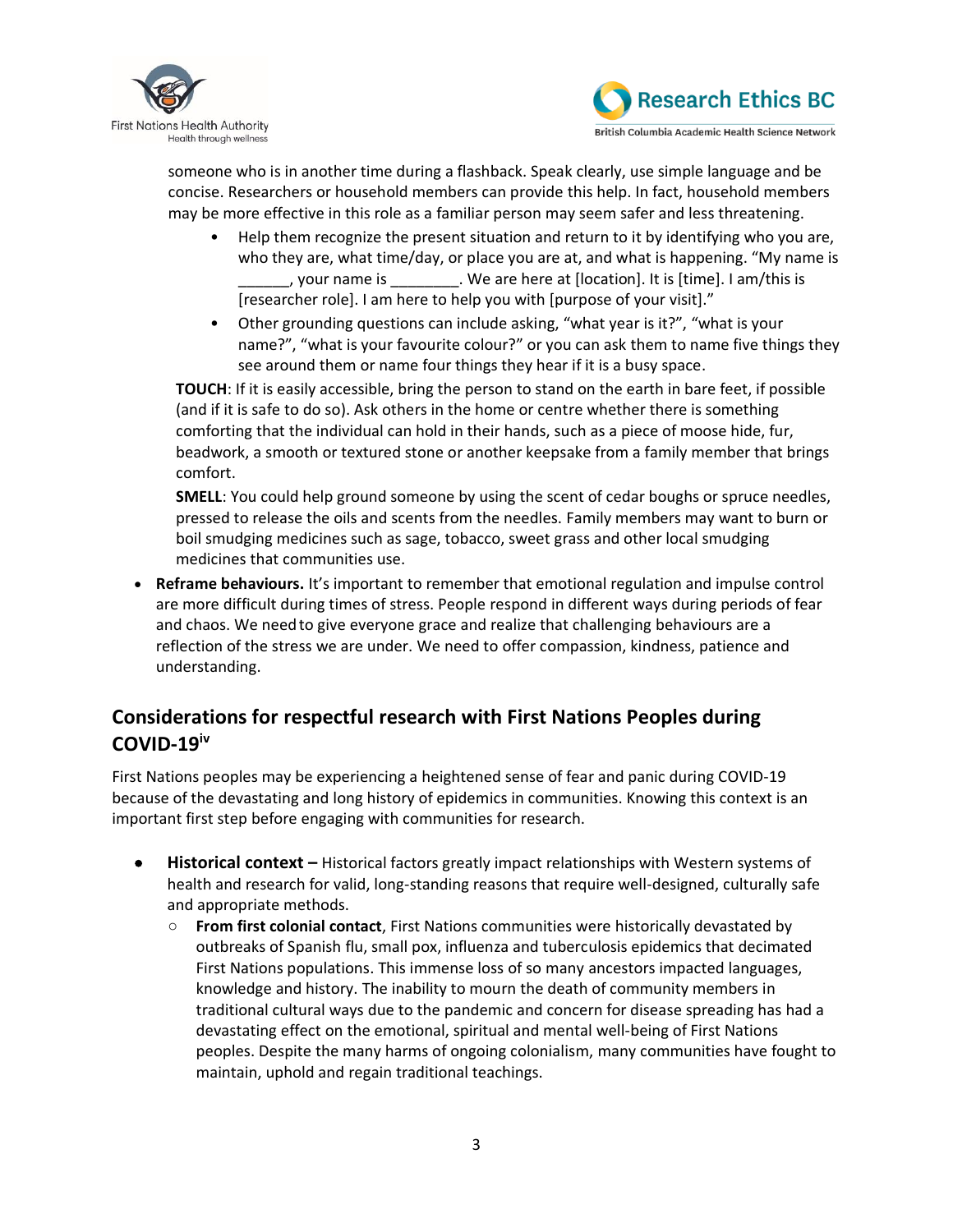



- o **At Indian Residential Schools,** diseases, especially tuberculosis, played a major role in the loss of young lives due to the overcrowded conditions and lack of quality health care.
- o **Indian Hospitals** segregated Indigenous people from settlers, often removed children from their families for years at a time and forced some into abusive medical experiments and sterilization procedures without their knowledge or consent.<sup>v</sup> Mainstream society accepted the racist narrative perpetuated of Indigenous people as carriers of disease, not recognizing the oppressive dynamics of forced removal from land and community, and substandard health and education infrastructure, that led to the spread of tuberculosis in Indigenous populations. vi
- o **Historical factors and self-imposed travel bans limiting community access** should be carefully considered. These may include mistrust of outsiders, fear of loss of languages and knowledge, being in a state of grief or mourning, resource allocations and general anxieties regarding community-wide transmission from non-community members.
- **Current context –** Institutional and systemic racism are not limited to historical experiences: they persist today and need to be acknowledged. Critical work is currently underway to address and uphold accountability for ongoing experiences of systematic racism by Indigenous people in Canada.
	- $\circ$  On June 19<sup>th</sup>, 2020, the Province of BC launched an independent investigation led by Mary Ellen Turpel-Lafond, which will examine Indigenous-specific encounters of racism within health care. The investigation will inquire into and report on alleged incidents of Indigenous-specific racism in emergency departments in BC, situated and examined within a broader context of Indigenous-specific systemic racism in BC's health care system.<sup>vii</sup>
	- o Far too often First Nations people encounter unacceptable, racist barriers to care that have even resulted in loss of life. On September 21, 2008, for example, Brian Sinclair died after waiting 34 hours for care in the hallway of a hospital emergency department in Manitoba. The inquest into his death, based partly on surveillance camera footage uncovered that hospital staff made false assumptions about him and left him to wait for care until he died because of the way he looked.<sup>viii</sup>

#### **Taken together, this highlights:**

- **The importance of Elders**  COVID-19 is of considerable concern for First Nation communities, and the potential loss of Elders, fluent language speakers and knowledge keepers is being felt deeply within communities. Disruption to cultural practices, which have been in place from time immemorial, are threatened. The threat of losing knowledge keepers, language speakers, healers and protectors due to COVID-19 is overwhelming and traumatic. Not only do communities continue to carry trauma from previous epidemics, but the COVID-19 pandemic puts an additional burden on communities that are already overwhelmed with loss.<sup>ix,x,xi</sup>
- **Distrust of government** Governments have used crises as justification for the forced removal of First Nations peoples from their homes and lands, and there is a history of inappropriate responses to communities during pandemics (e.g., sending body bags to a Manitoba Nation rather than swine flu assistance). From this perspective, some fear what governments might do during this crisis.<sup>xii</sup>
- **Disconnect between decision makers and communities**  Many decisions are made without an understanding of what life is like in northern or remote First Nations communities. This can lead to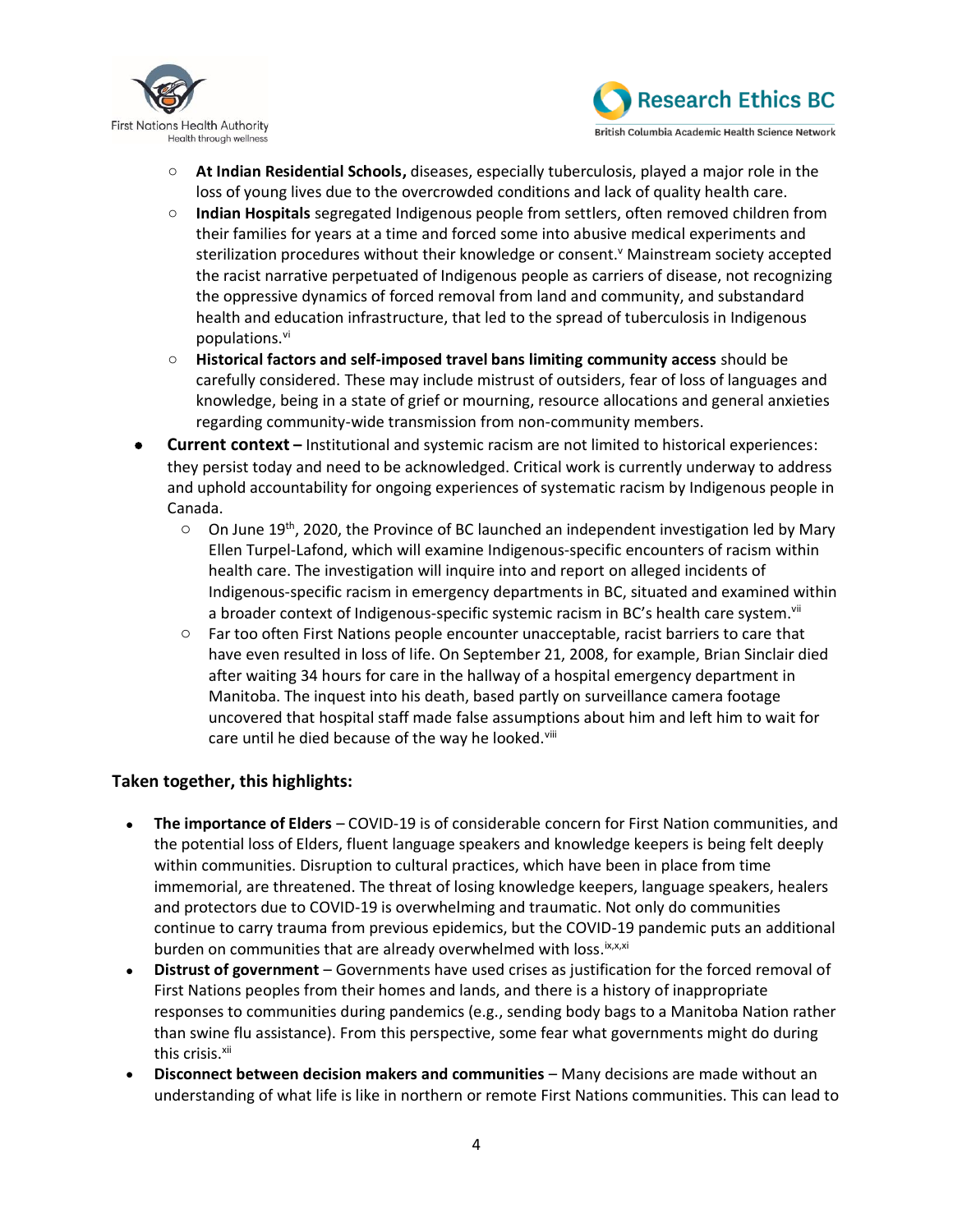



a lack of trust. In response to COVID-19, collaborations require even further respect to the fact that many communities are requiring that research be accommodating and flexible to complex Nation-based needs.

- **Community-specific barriers**  Many First Nations face community-specific barriers to participating in research, such as remoteness, isolation (e.g., fly-in-only communities), overcrowding in houses, access to clean water (as of August 2020, there were 16 drinking water advisories in BC First Nation communities<sup>xiii</sup>), insufficient human resources, such as nurses, a lack of funding for supplies, and general community awareness regarding disease and prevention of COVID-19. $xiv$  While not easily addressed, these factors must be acknowledged by researchers.
- **Power imbalances** Indigenous peoples often do not hold equal power in interactions with researchers and health care providers. It is important to leave room for collaborative decisionmaking. More importantly, the community or individual has a right to stop at any point in the process of the research if they would like to stop.  $^{xy}$

**The resources below – from the First Nations Health Authority (FNHA), the UBC Learning Circle, the BC Ministry of Health and Indigenous Services Canada – support the work of culturally safe and trauma-informed research practices.** 

#### **Recommended Resources**

- FNHA's [Cultural Safety and Humility Policy Statement](https://www.fnha.ca/Documents/FNHA-Policy-Statement-Cultural-Safety-and-Humility.pdf) This statement provides the FNHA's view on creating cultural safety and humility for First Nations in the health care system. It builds a common understanding of cultural safety and humility and provides recommended actions to embed cultural safety into the health system across multiple levels.
- [Trauma-Informed Practice Guide](http://bccewh.bc.ca/2014/02/trauma-informed-practice-guide/) (BC Provincial Mental Health and Substance Use Planning Council)

This foundational guide in trauma-informed practice incorporates both academic and practicebased knowledge from collaboration and consultation between the BC Ministry of Health, the BC Centre of Excellence for Women's Health, the BC Ministry of Children and Family Development, BC health authorities, representatives from anti-violence organizations and mental health & substance use service providers across the province.

- [Cultural Safety in the Face of a Pandemic: Historic & Contemporary Realities through a Trauma](https://www.youtube.com/watch?v=F-nyt7k30CQ)  [Informed Lens with Harley Eagle](https://www.youtube.com/watch?v=F-nyt7k30CQ) (UBC Learning Circle webinar) This timely presentation by Cultural Safety Facilitator Harley Eagle discusses the connection between Canada's colonial history and current realities that may be the root of COVID-19 triggering trauma for Indigenous Peoples and communities. Harley speaks to the power of broadening the scope of cultural safety learning beyond health care and what that might mean for the journey of reconciliation.
- [First Responders and Trauma-Informed Care](https://www.fnha.ca/Documents/FNHA-First-Responders-and-Trauma-Informed-Care.pdf) (FNHA) This resource offers tips for providing a trauma-informed response during the pandemic for first responders.
- [COVID-19: Information for First Nations and Indigenous Peoples in B.C.](https://www2.gov.bc.ca/gov/content/governments/indigenous-people/covid19) (Government of BC)
- [COVID-19 Information and Resource page](https://fnps.ca/covid-19) (First Nations Public Service Secretariat)